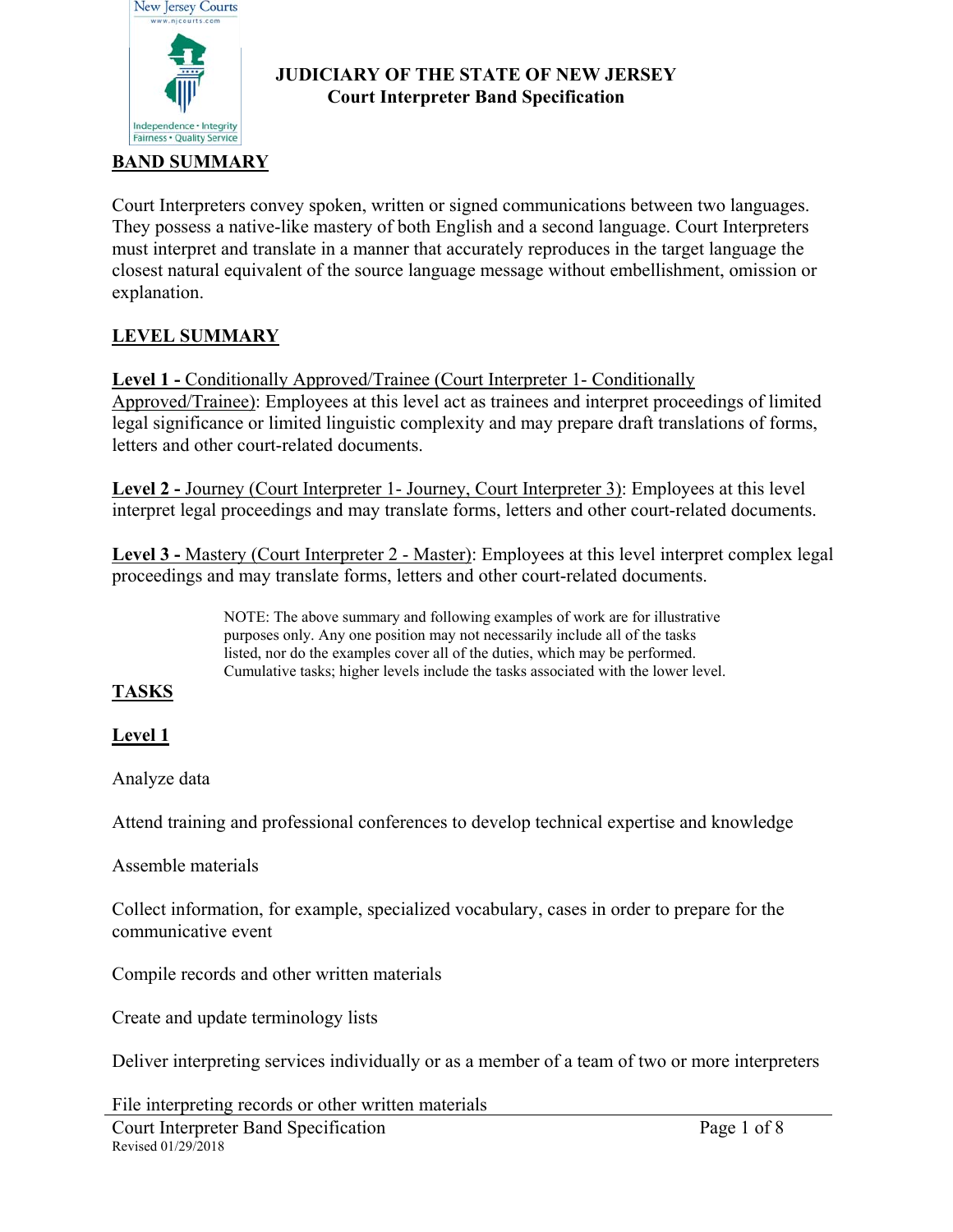Interpret from spoken English into a foreign or language, or reverse, in a sight, consecutive or simultaneous modes for clients or customers

Operate electronic data processing or peripheral equipment

Operate electronic or manual information systems

Participate in study and training activities in a group or individually in order to develop and maintain interpreting and translating skills and techniques

Participate in team/work unit meetings

Produce final or draft translations into English or another language of documents such as official forms, public signs, notices, posters, form letters, documents related to applications made to the courts and correspondence written in another language

Provide cross-training to co-workers; for example, demonstrate to other staff how you perform your work

Provide quality customer service to court users and/or internal customers

Provide telephonic or video interpreting services and support to other Judiciary locations as needed

Recommend improvements in operating procedures, programs, standards, work processes, or administrative practices

Sight interprets appropriate non-English language or English documents as required during court proceedings, quasi-judicial hearings, complementary dispute resolution events, court support services, weddings and other court-related events in person or via a telecommunications device.

Suggest improvements in work unit operation

Use techniques and equipment, such as note taking, self-correction, appropriate lag time, simultaneous interpreting equipment, telephone interpreting equipment, etc., when interpreting

## **Level 2**

Apply statutes, court rules, case law, policies or other regulatory standards to cases

Assist court employees and others in scheduling interpreting services

Assist in the delivery of interpreting services among vicinages

Give advice or assist staff or team members with work in progress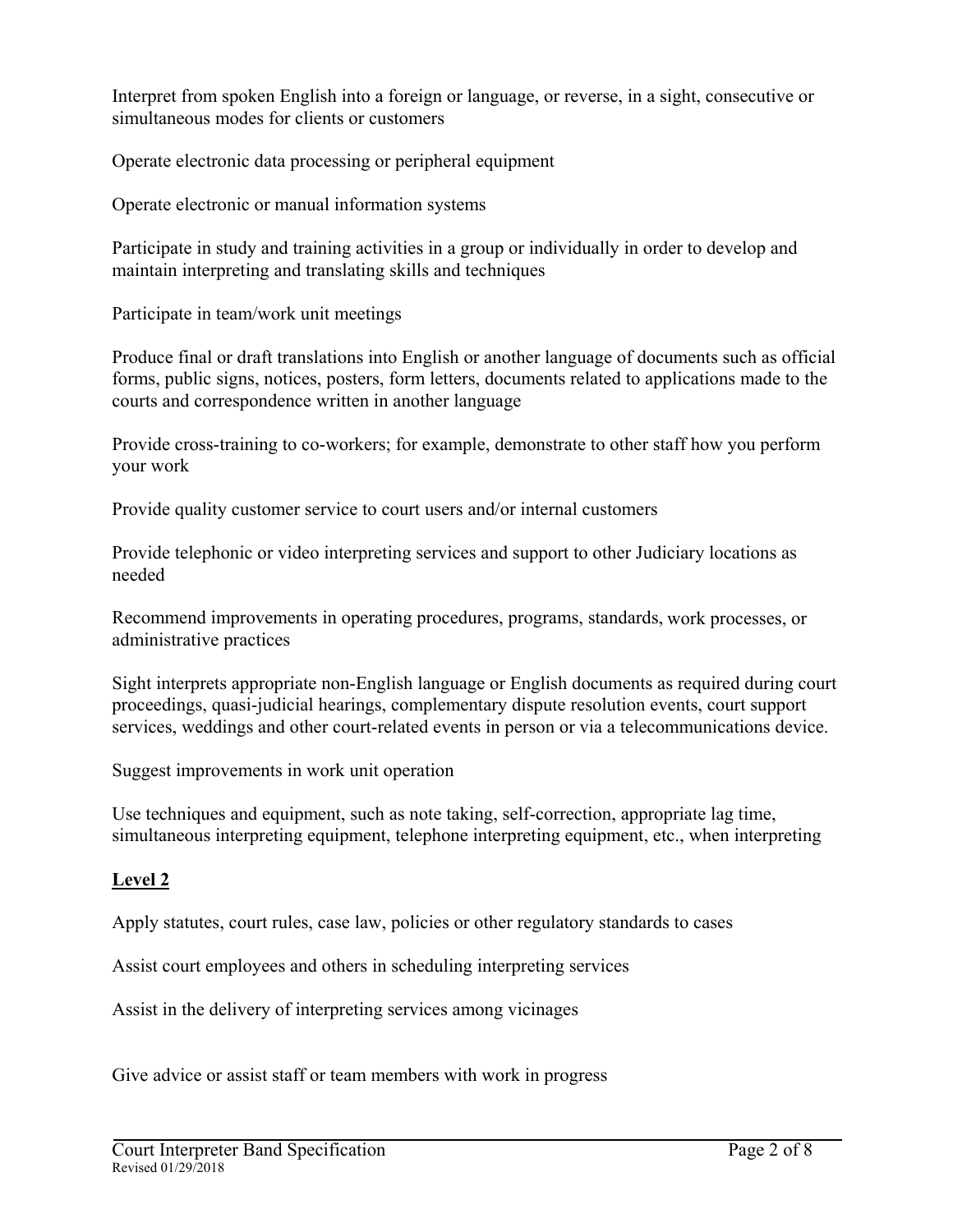Orients, schedules and invoices contract interpreters

Proofread written materials

Provide information to judges, attorneys or community organizations

Provide introductory information regarding the role of the interpreter to attorneys requiring interpreting services

Transliterate between a spoken language and a manual version of that language (American Sign Language interpreters only)

### **Level 3**

Interpret high-profile and complex trials, as well as trials involving crimes of the first-degree

Mentor and coach staff or team members; provide direction and feedback

Provide higher level technical advice and/or expertise to staff, peers or management

Review draft translations prepared by team members

### **COMPETENCIES**

NOTE: The following competencies are cumulative in nature. For example, lower level competencies are prerequisite to higher levels.

### **Level 1**

*Consecutive Interpreting -* Renders an interpretation of a speaker's utterance after the speaker has stopped speaking, taking a turn after each primary speaker finishes.

*Customer Service* - Committed to providing quality services. Commands a thorough understanding of the customer, who he or she is, why and what he or she wants and needs. Focuses work on meeting and exceeding the customer's needs. Develops and maintains strong relationships with internal and external customers, vendors or suppliers. Builds customer confidence in the ability to serve their needs.

*Information Management* - Identifies a need for and knows where or how to gather information. Organizes and maintains information.

*Integrity/Honesty* - Contributes to maintaining the integrity of the organization. Displays high standards of ethical conduct and understands the organization's standards, including confidentiality in court operations, when appropriate, and the impact of violating these standards on the organization, self and others. Trustworthy. Adheres to and conforms with the practice to the Code of Professional Conduct for Interpreters, Transliterators, and Translators; the Standards for Court Interpreting, Legal Translating, and Bilingual Services; and other laws and policies that relate to the performance of duties.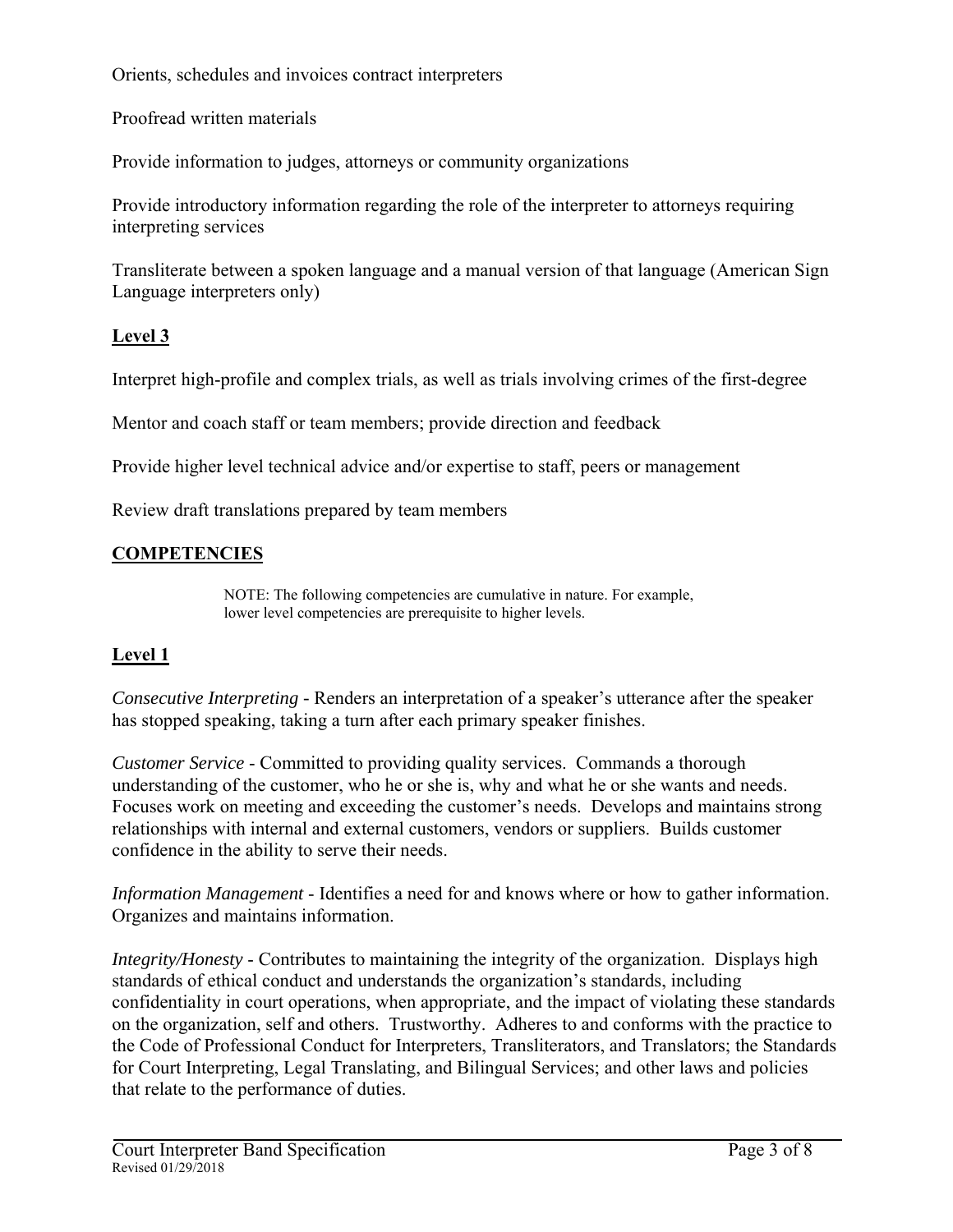*Interpersonal Skills* - Shows understanding, respect, collegiality, courtesy, tact, empathy, cooperation, concern, and politeness to others. Develops and maintains effective relationships with others; including effectively dealing with individuals who are difficult, hostile, or distressed. Relates well with people from varied backgrounds and different situations. Sensitive to cultural diversity, race, gender, disabilities, and other individual differences. Participates fully in team activities.

*Legal*/*Government* – Knowledge of laws, legal codes, legal documents, government regulations, executive orders, agency rules, New Jersey Rules of Court, government organization and functions.

*Oral Communication* - Effectively communicates information, for example, ideas or facts, to individuals or groups effectively, taking into account the audience and nature of the information, for example, technical, sensitive, controversial. Makes clear and convincing oral presentations. Listens to others, attends to nonverbal cues, and responds appropriately.

*Organizational Awareness* - Knows the organization's mission and functions, and how its social, political, and technological systems work, and operates effectively within them, including the programs, policies, procedures, rules, and regulations of the organization.

*Professional Development -* Improves interpreting skills and knowledge, for example, formal course work, conference attendance, training, professional associations. Expands linguistic and cultural knowledge through contact with sources such as newspapers, magazines, books and cultural events. Keeps up-to-date on best practices available in the profession and attempts to implement those appropriate to the organization's needs.

*Personal Development* - Identifies and follows through on assignments, guidance and feedback to continuously learn and improve the performance and capabilities of one's self.

*Reading Comprehension -* Understands and interprets written material, including technical material, rules, regulations, instructions, reports, charts, graphs or tables in English and one or more additional languages. Applies what is learned from written material to specific situations.

*Reasoning* - Identifies rules, principles or relationships that explain facts, data or other information. Asks pertinent questions to acquire needed information. Analyzes information and makes logical inferences or draws accurate conclusions.

*Self-Management* - Sets well-defined and realistic personal goals. Displays a high level of initiative, effort, and commitment towards completing assignments in a timely manner. Works with minimal supervision. Motivated to achieve. Demonstrates responsible behavior.

*Sight Interpreting -* Converts "on sight" documents written in one language into a different language that is spoken or signed.

*Simultaneous Interpreting -* Interprets at the same time as a speaker of the source language is speaking, using either whispers or electronic equipment.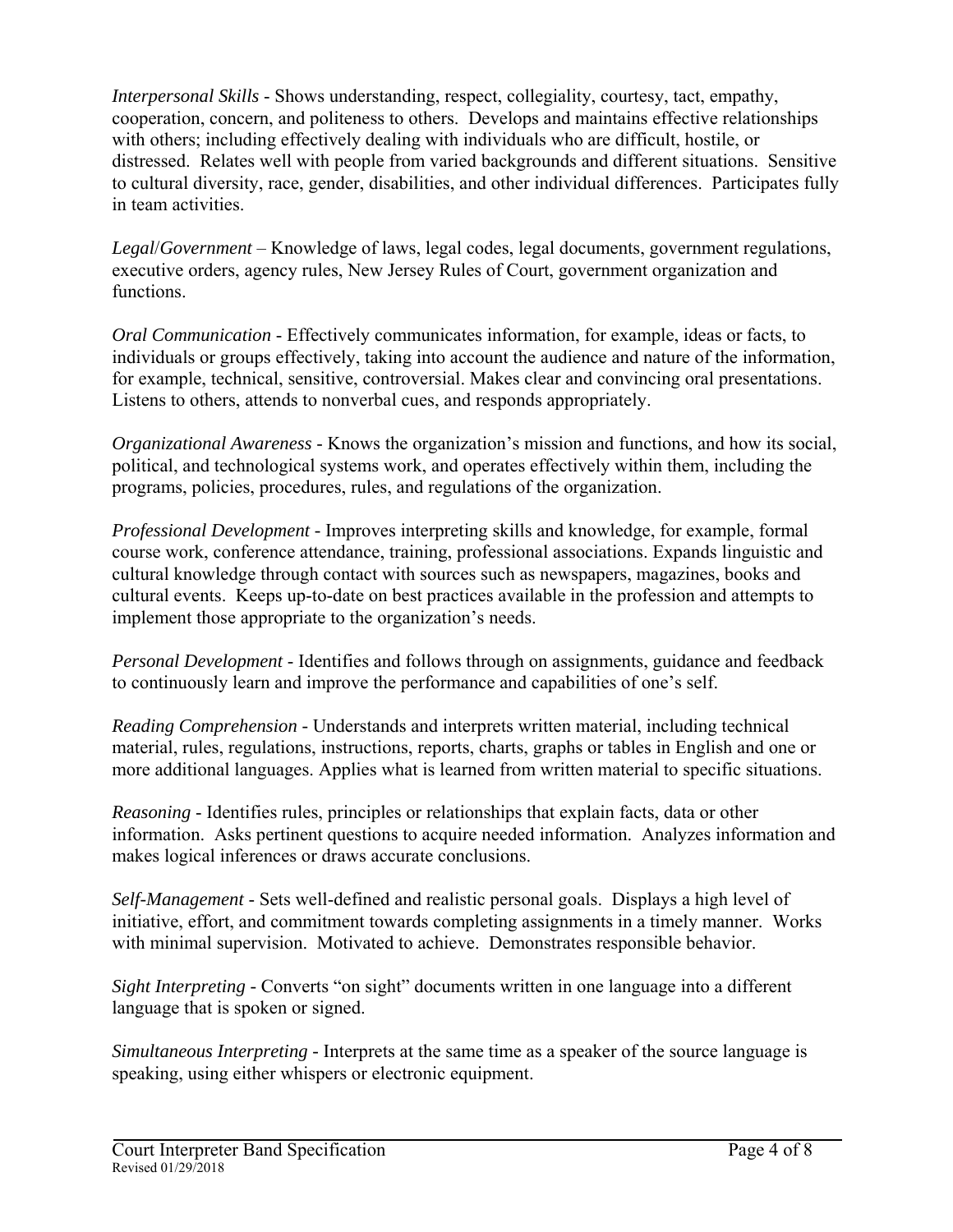*Stress Tolerance* - Deals calmly and effectively with high stress situations, for example, tight deadlines, hostile individuals, emergency situations, dangerous situations.

*Teamwork* - Encourages and facilitates cooperation, pride, trust, and group identity. Fosters commitment and team spirit, works with others to achieve goals.

*Technology -* Uses technology in the workplace.

*Technical Competence* - Uses knowledge that is acquired through formal training and/or extensive on-the-job experience to perform one's job. Acquires and applies new terminology. Learns meaning of new words or phrases in source language and either develops an equivalent word or phrase in the target language or learns equivalent renderings in the target language. *\* 

*Time Management* - Establishes and manages priorities effectively.

*Total Quality Management* - Shows attention to detail, accuracy and thoroughness. Shows a commitment to quality and excellence. Finds the root cause of problems. Looks for and makes continuous improvements. Follows through on implementing improvements and commitments made to others.

*Translating -* Completes translations according to assigned deadlines and in accordance with the Guidelines for Legal Translation.

*Transliterating* (sign language interpreters only) - Conveys messages expressed in spoken English into manually coded English and the reverse.

*Volume* - Produces a comparable workload in comparison to other interpreters at the same level.

*Written Communication* - Composes correspondence, reports and other written material that is clear, concise, well organized and understood by recipient. Recognizes and uses correct English grammar, punctuation, and spelling. Communicates information, for example, facts, ideas, or messages, in a succinct and organized manner. Produces written information which may include technical material that is appropriate for the intended audience.

# **Level 2**

*Cost Efficiency* - Facilitates efficient and cost-effective use of contract interpreters.

*Decisiveness* - Makes sound and well informed decisions; perceives the impact and implications of decisions. Commits to action.

*Goal Orientation -* Budgets time. Adjusts priorities in ways that meet optimal conditions. Manages multiple projects, priorities and deadlines.

*Planning and Evaluating* - Organizes work, sets priorities and determines resource requirements. Determines short or long term goals and strategies to achieve them. Coordinates with other organizations or parts of the organization to accomplish goals. Monitors progress and evaluates outcomes.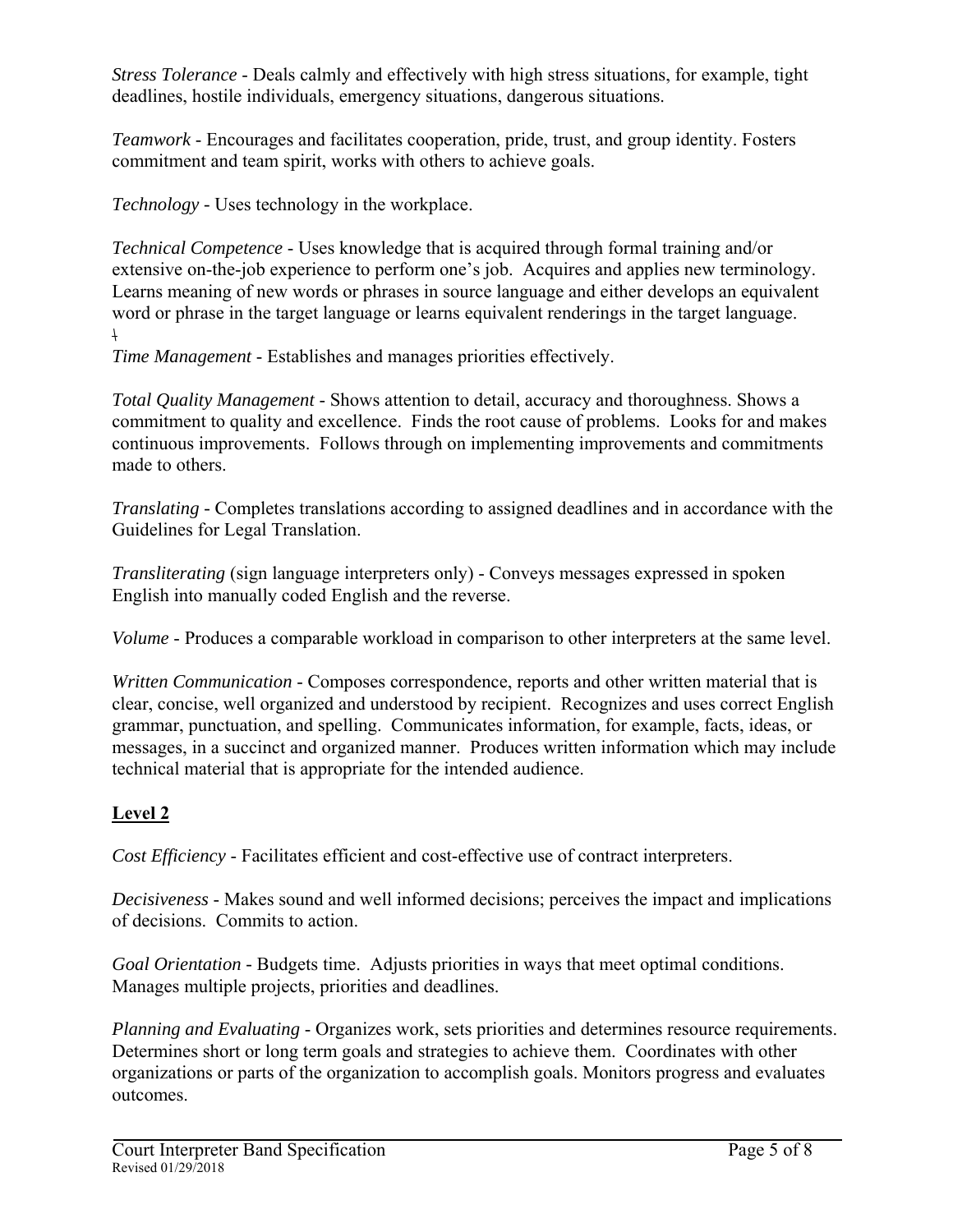*Problem Solving* - Identifies problems. Determines accuracy and relevance of information. Uses sound judgment to generate and evaluate alternatives and to make recommendations.

## **Level 3**

*Conflict Management* - Manages and resolves conflicts, confrontations, and disagreements in a positive manner which minimizes negative personal impact.

*Conflict Resolution* - Demonstrates good listening skills. Promptly and proactively resolves conflicts in a decisive manner based on facts and reason. Takes action to avoid conflict.

*Counseling* – Mentors, guides and coaches staff or team members. Provides feedback targeted at individual development.

*Decision Making* - Makes sound, well-informed and objective decisions. Perceives the impact and implications of decisions. Commits to action, even in uncertain situations, to accomplish organizational goals. Recommends, devises, and/or implements change. Effectively deals with ambiguity.

*Flexibility* - Open to change and new information. Adapts behavior or work methods in response to new information, changing conditions, or unexpected obstacles. Effectively deals with ambiguity.

*Interpretation & Analysis of Written Materials* - Comprehends and evaluates information, balancing the pros and cons to determine a desired outcome. Makes recommendations based upon logic or acquired knowledge.

*Leadership* - Influences, motivates and challenges others. Adapts leadership styles to a variety of situations.

*Technical Competence* - Works with, understands, and evaluates technical and specialized information related to the job. Advises others on technical issues.

## **MINIMUM REQUIREMENTS - SPOKEN LANGUAGE**

## **Eligibility**

### **All levels**

Eligible applicants are court interpreters approved by the New Jersey Administrative Office of the Courts (AOC). AOC approved interpreters include interpreters who have passed the written and performance oral exams of the National Center for State Courts administered by the AOC or an equivalent test administered by a member state of the Council of Language Access Coordinators; or who possess the Court Interpreter Certification from the Administrative Office of the United States Courts.

### **Special Note**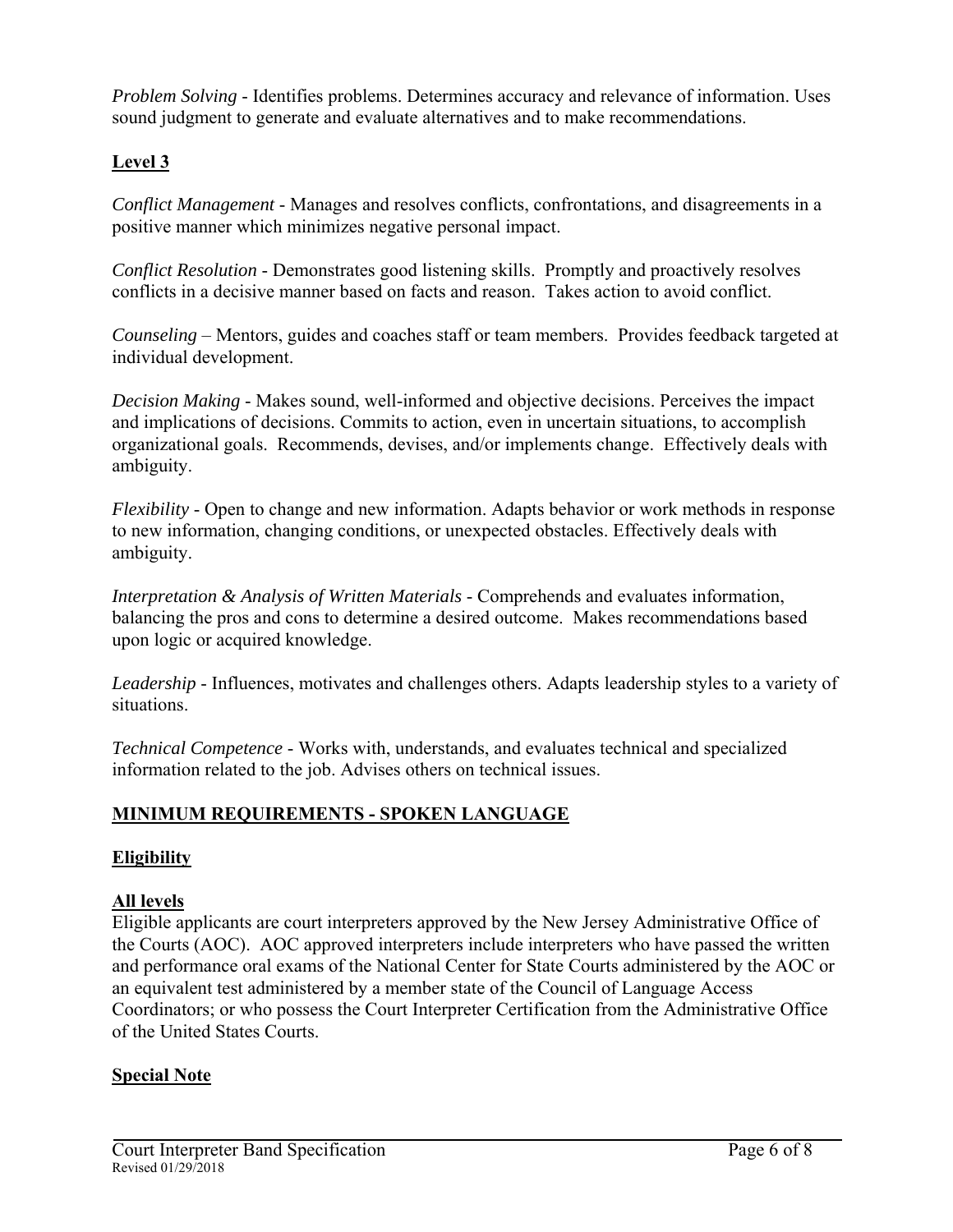Prior to translating documents, incumbents must pass the translation test administered by the AOC.

#### **MINIMUM REQUIREMENTS- SIGN LANGUAGE**

#### **Testing - Sign Language**

### **Level 2**

Applicants must possess one of the following certificates from the National Registry of Interpreters for the Deaf (RID):

Comprehensive Skills Certificate (CSC):

Or

Certificate of Interpretation (CI) **and** Certificate of Transliteration (CT)

Or

National Interpreter Certification – Advanced

#### **Level 3**

Applicants must process one of the following from the National Registry of Interpreters for the Deaf (RID):

Comprehensive Skills Certificate (CSC):

Or

Certificate of Interpretation (CI) **and** Certificate of Transliteration (CT);

Or

National Interpreter Certification – Master

And

Forty hours of legal training as evidenced by providing a transcript of Continuing Education Units (CEUs) obtained from the Registry of Interpreters of the Deaf (RID).

Or

Specialist Certificate: Legal (SC:L).

### **TRAINING PERIOD**